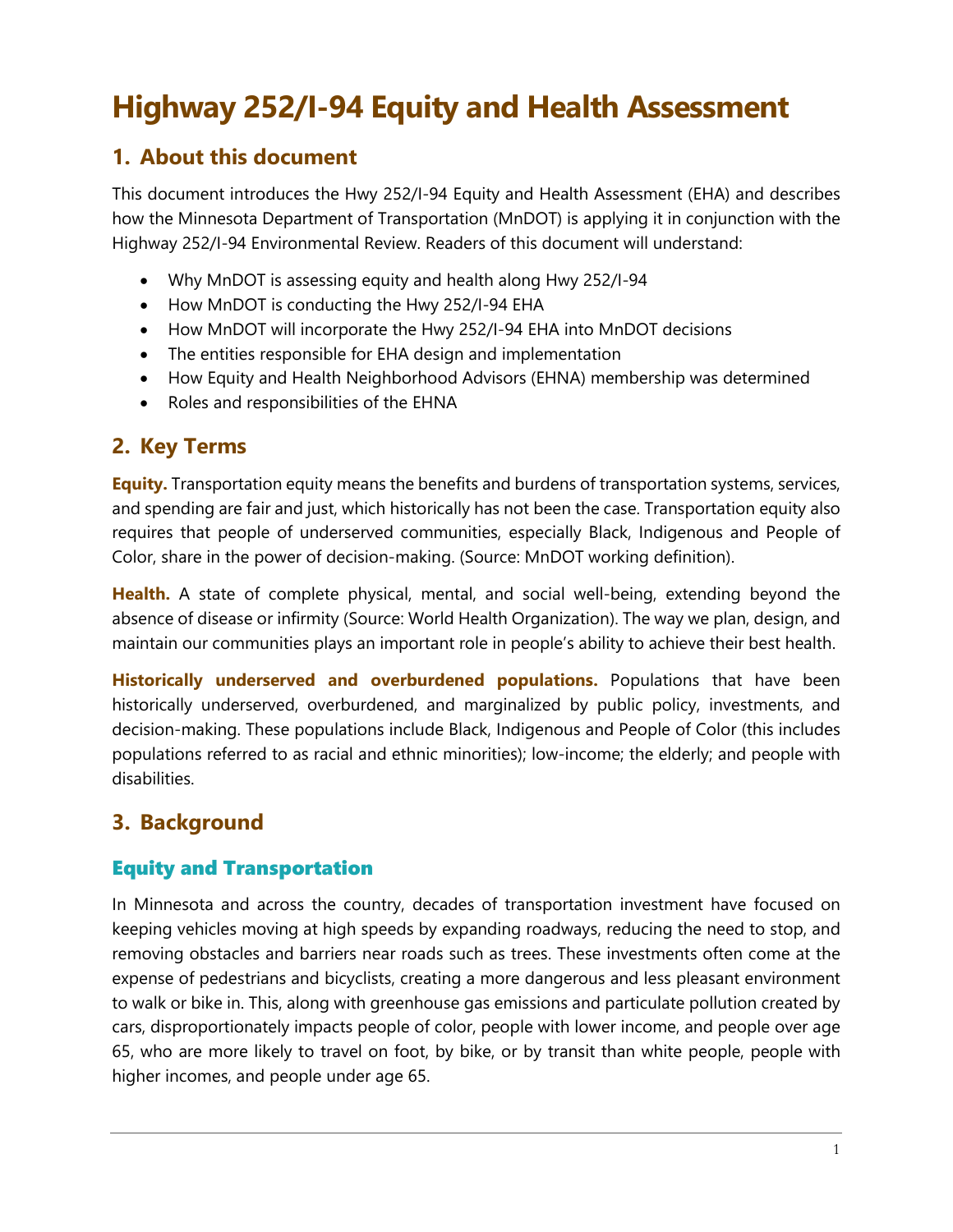MnDOT's **Advancing Transportation Equity Initiative** aims to 1.) Understand how transportation systems, services and decision-making processes help or hinder the lives of people in underserved and underrepresented communities; and 2.) Identify key actions transportation agencies can take to make meaningful change. The Hwy 252/I-94 EHA provides an opportunity to recognize transportation's role in equity and health, document impacts of Hwy 252/I-94 on equity and health in adjacent communities, and advance solutions that address health inequities.

## Health and Transportation

The **Minnesota GO 50-year Vision for Transportation** imagines a multimodal transportation system that maximizes the health of people, environment, and economy. This vision makes clear that transportation is a means to achieving health, and that health should be considered when making transportation decisions. As the champion agency behind the Minnesota GO Vision, MnDOT is working to expand the role of health in transportation decision-making at the policy, program, and project level.

Transportation and health overlap and intersect in many areas. Transportation systems can contribute toward better health outcomes by:

- Improving safety with street designs that encourages safe driving behavior.
- Providing opportunities for increased physical activity with high-quality pedestrian and bicycle infrastructure.
- Improving environmental health by reducing vehicle miles traveled, thereby reducing emissions of harmful pollutants including fine particle matter and greenhouse gases.
- Enhancing connectivity and access to jobs, grocery stores, healthcare, education, and recreation destinations.
- Providing infrastructure for evacuation and emergency response.
- Providing safe, convenient, and affordable transportation that connects people to what they need to live healthy lives.

**Figure 1. Transportation and Health**

#### **Transportation**

- Mobility
- Mode choice
- Freight/good movement
- Economic opportunity
- **Environmental** stewardship
- Safety and injury prevention
- Physical activity
- Environmental health
	- Connectivity and access
- Emergency response • Equity
	-

#### **Health**

- Population health
- Food access/ security
- Disease prevention
- Protection of vulnerable populations
- Well-being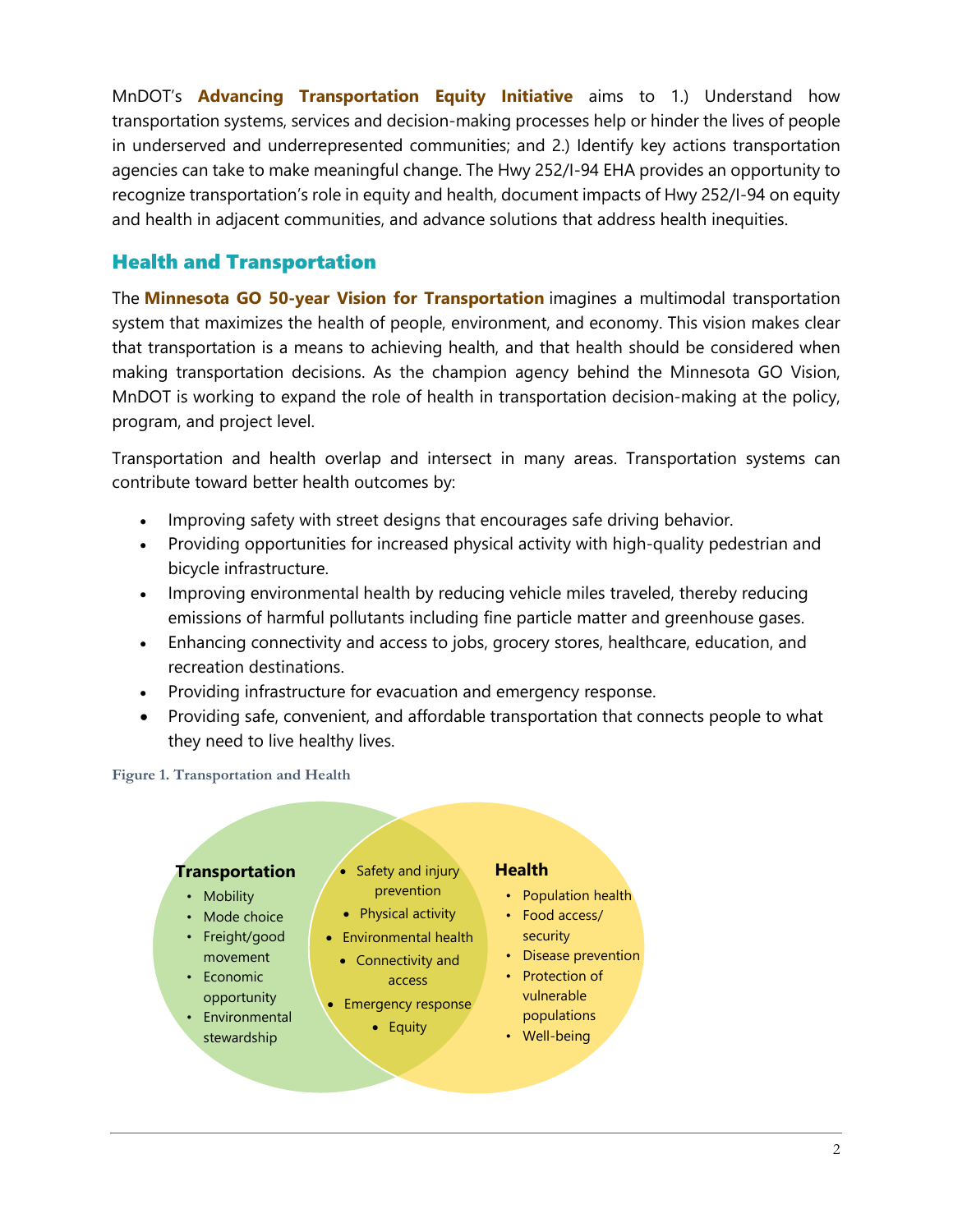## Enhanced Engagement

The Hwy 252/I-94 EHA provides a model for how to engage historically underserved and overburdened communities in transportation decisions through community-driven assessments of equity and health impacts. This model draws from principles and practices of Health Impact Assessments and Community Impact Assessments used by public agencies across the country to understand and address equity and health impacts on transportation projects.

The EHA model of enhancement engagement has three goals:

- 1. Understand and acknowledge the equity and health benefits and burdens of transportation systems and decisions.
- 2. Identify and prioritize opportunities to create a more just transportation system from the perspective of historically underserved and overburdened populations.
- 3. Build trust and relationships necessary to affect positive and lasting change.

## **4. Scope**

The Hwy 252/I-94 EHA combines health data and enhanced, targeted engagement of historically underserved and overburdened populations to explore the following questions:

- How does transportation affect the health of communities along Hwy 252/I-94?
- How does transportation contribute to health disparities in communities along Hwy 252/I-94 and between Hwy 252/I-94 communities and the broader region?
- How do Hwy 252/I-94 project alternatives impact equity and health?
- What changes or additional project alternatives are suggested to promote equity and health in the Hwy 252/I-94 environmental review?

## Equity and Health Neighborhood Advisors

To ground the EHA in community, MnDOT convened an **Equity and Health Neighborhood Advisors (EHNA)** group. The EHNA consists of members who live, work, or own a business in the project area and have an interest in advancing equity and health in transportation. MnDOT's goal in selecting EHNA members was to ensure the group is balanced across project area communities and reflective of the region's demographic diversity.

The EHNA group works with MnDOT staff to:

- Describe equity and health conditions in their communities.
- Provide input on equity and health engagement activities.
- Provide input on potential transportation improvements to Hwy 252/I-94 project elements and alternatives.

Initial membership of the EHNA group was announced August 11, 2021. The EHNA is expected to meet an average of once per month through the end of the Hwy 252/I-94 Scoping Decision Document (SDD) process in late 2022. Information from EHNA meetings are posted on the EHA webpage. See Appendix A for information about the recruitment and selection of EHNA members.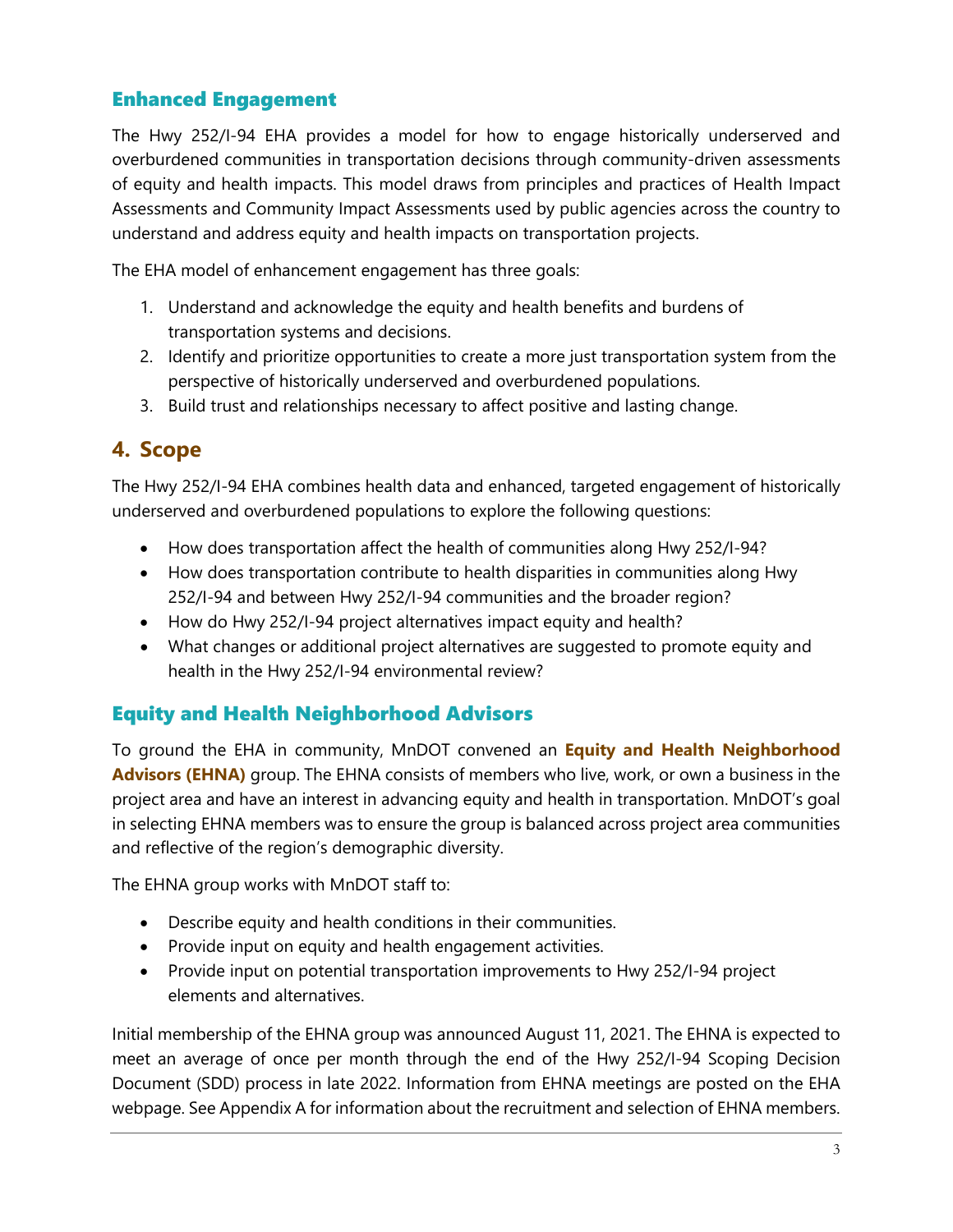## Equity and Health Research

The Hwy 252/I-94 EHA includes research into determinants of health, the role of transportation in equity and health outcomes, and the use of indicators to assess equity and health conditions. This research identifies health indicators that have a connection to transportation and can be applied in communities along Hwy 252/I-94. Equity and health research also identifies opportunities to disaggregate indicator results by race, ethnicity, and income. Once identified, these indicators are used to baseline equity and health conditions and disparities in communities along Hwy 252/I-94.

Equity and health research is supported by the **EHA Working Group**, an interagency body that provides expertise on equity, health, engagement, and National Environmental Protection Act (NEPA) process. Members include staff from MnDOT, Federal Highway Administration, Metro Transit, Hennepin County Human Services and Public Health, and Center for Urban and Regional Affairs at the University of Minnesota.

## Equity and Health Engagement

The Hwy 252/I-94 EHA includes targeted, intentional engagement of historically underserved and overburdened communities in conversations about how Hwy 252 and I-94 impact equity and health. The purpose of this engagement is to understand, augment, and prioritize equity and health research findings from the perspective of Black people, Indigenous people, and People of Color; people with low income; the elderly; and people limited mobility.

Hwy 252/I-94 EHA engagement is conducted online and in-person at community meetings, community pop-ups, and neighborhood door knocking events at key locations along Hwy 252/I-94. Online engagement takes the form of a questionnaire asking participants to identify the transportation conditions they feel are most important to equity and health in their community. The schedule of equity and health engagement activities, information from equity and health engagement activities, and online questionnaire results will be posted on the EHA webpage.

## Equity and Health Assessment

The Hwy 252/I-94 EHA includes an equity and health assessment of project alternatives in the draft Hwy 252/I-94 SDD. This assessment may include recommendations for what, if any, changes to project alternatives should be considered before proceeding to final review and approval. Recommendations may also identify opportunities outside the SDD for consideration by MnDOT and/or other agencies.

The equity and health assessment of Hwy 252/I-94 project alternatives will be conducted by the EHNA group over a series of workshops in Summer 2022. These workshops provide space for EHNA members to develop an assessment framework, assess Hwy 252/I-94 project alternatives in relation to equity and health priorities, and develop recommendations for how to improve the SDD from an equity and health perspective.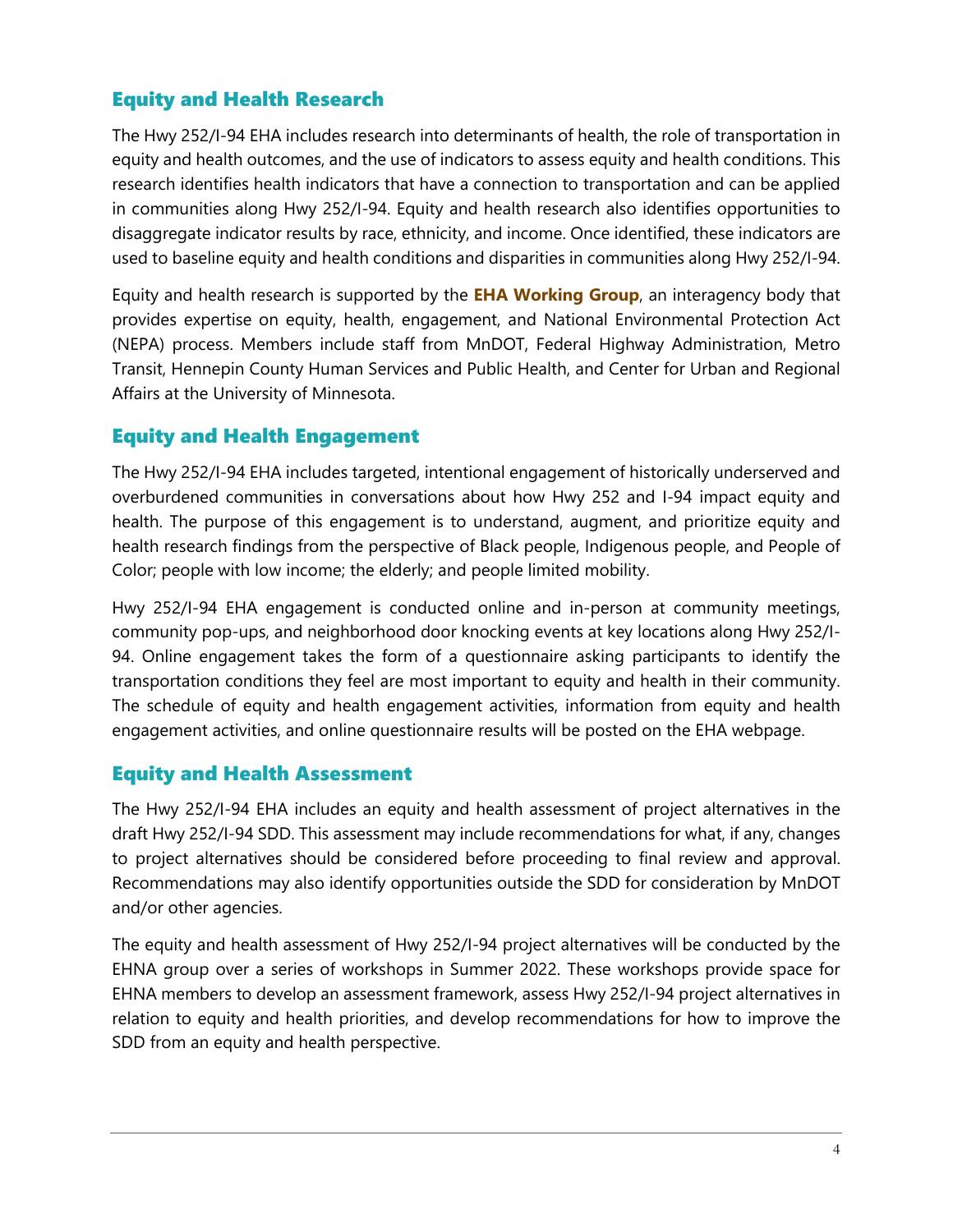## **5. Deliverables**

The Hwy 252/I-94 EHA will produce three reports to be considered by MnDOT as part of the Hwy 252/I-94 SDD:

- 1. **Equity & Health Baseline Conditions** (Spring 2022) Equity and health baseline conditions and disparities identified through research and analysis of public health data under the guidance of the EHA Working Group and through input of the EHNA.
- 2. **Equity & Health Priorities** (Summer 2022) Equity and health priorities identified by community with an emphasis on historically underserved and overburdened community perspectives, the EHNA, and data analysis.
- 3. **Equity & Health Assessment of the Hwy 252/I-94 draft SDD** (Fall 2022) A community-driven equity and health assessment of Hwy 252/I-94 project alternatives. This assessment may include recommendations for what, if any, changes to project alternatives should be considered before proceeding to final review and approval.

MnDOT will include EHA report findings in the final SDD as public input and respond to substantive public comments as part of the SDD process. MnDOT responses to EHA reports will be made available for public review during the Notice of Intent (NOI), which is a public notice that informs federal agencies, state agencies, local agencies, and the public of the Federal Highway Administration's (FHWA) intent to prepare an environmental impact statement (EIS) for the Hwy 252/I-94 project.





Highway 252/I-94 EHA Reports

## **6. Administration**

The Hwy 252/I-94 EHA is parallel and separate from the Hwy 252/I-94 Environmental Review. This separation safeguards EHA objectivity, promotes community trust, and promotes efficiency and responsiveness in EHA execution. MnDOT staff with the Sustainability and Public Health Division (SPHD) design and implement the EHA. SPHD staff also coordinate with MnDOT Metro District staff to ensure the EHA is timely and actionable within the Hwy 252/I-94 Environmental Review process. MnDOT Metro District Staff, in turn, work to include report findings into the final SDD as public input and respond to substantive public comments during the SDD process.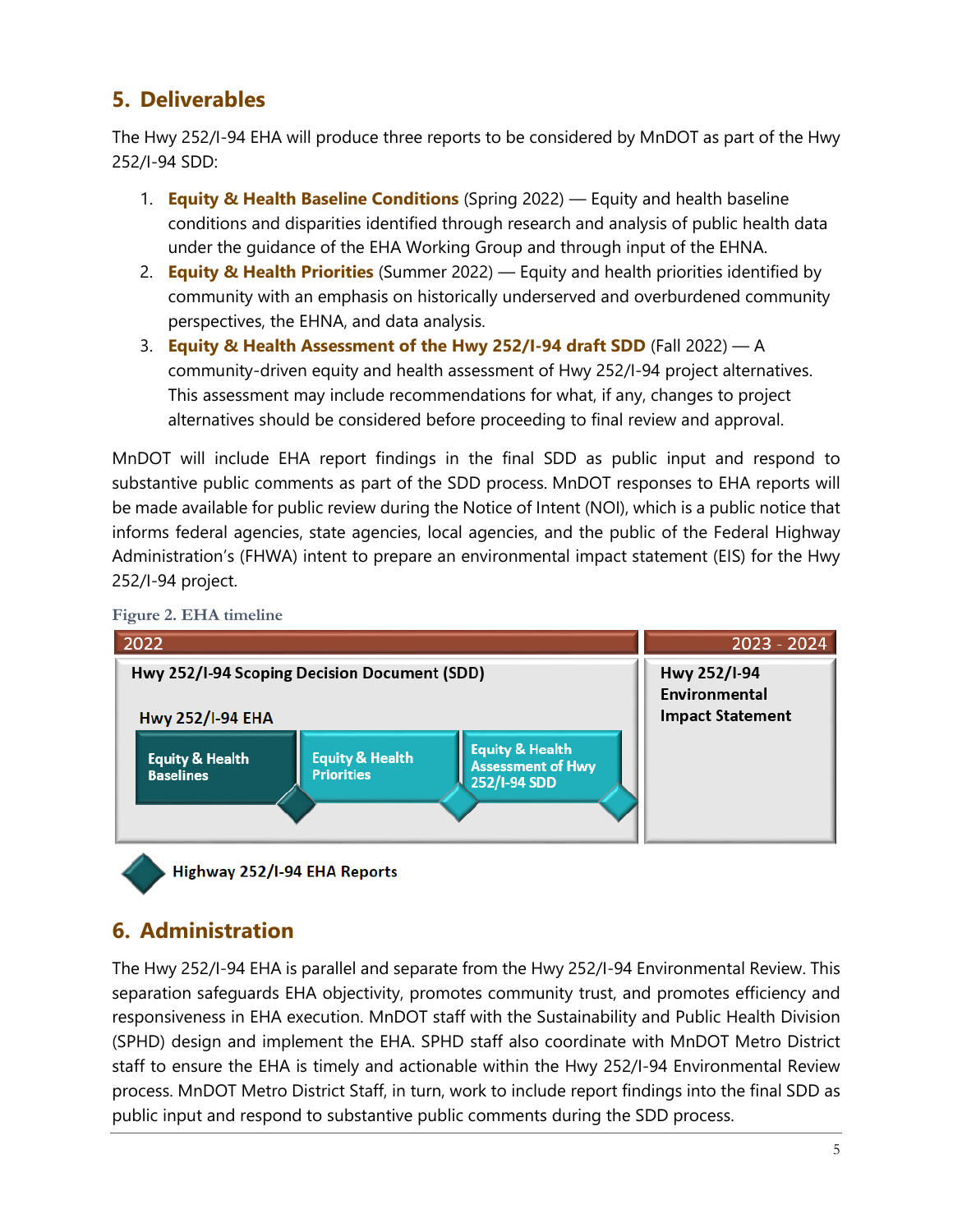## The Hwy 252/I-94 EHA and the National Environmental Protection Act (NEPA)

The EHA is a community-based assessment that operates outside the constraints of state and federal regulations governing environmental review. SPHD and consultant staff conduct EHA analysis and engagement activities based on input from community members. Once submitted, EHA deliverables become part of the EIS documentation as public comment.

## Advisory Committees

**Equity and Health Neighborhood Advisors (EHNA)**. The EHNA consists of members who live, work, or own a business in the project area and have an interest in advancing equity and health in transportation. MnDOT facilitates the EHNA and provides them with opportunities to describe equity and health conditions in their communities, provide input on equity and health engagement activities of the EHA, and provide input on potential transportation improvements to project elements and alternatives.

**EHA Working Group.** The EHA working group provides support and technical assistance to the EHA and is does not direct the work of the EHA. It convenes when necessary to help complete deliverables. EHA working group members bring expertise on equity, health, engagement, and the NEPA process. Members include staff from MnDOT, FHWA, and partner agencies who are not involved in day-to-day activities of the Hwy 252/I-94 Environmental Review.

**Hwy 252/I-94 Environmental Review advisory committees.** The Hwy 252/I-94 Technical Advisory Committee (TAC) and Policy Advisory Committee (PAC) are review and recommendation entities to the EHA and do not approve deliverables. MnDOT Metro District and SPHD staff ensure the TAC and PAC are aware of their role in the EHA. The EHA has a standing agenda item at the Hwy 252/I-94 TAC and PAC meetings.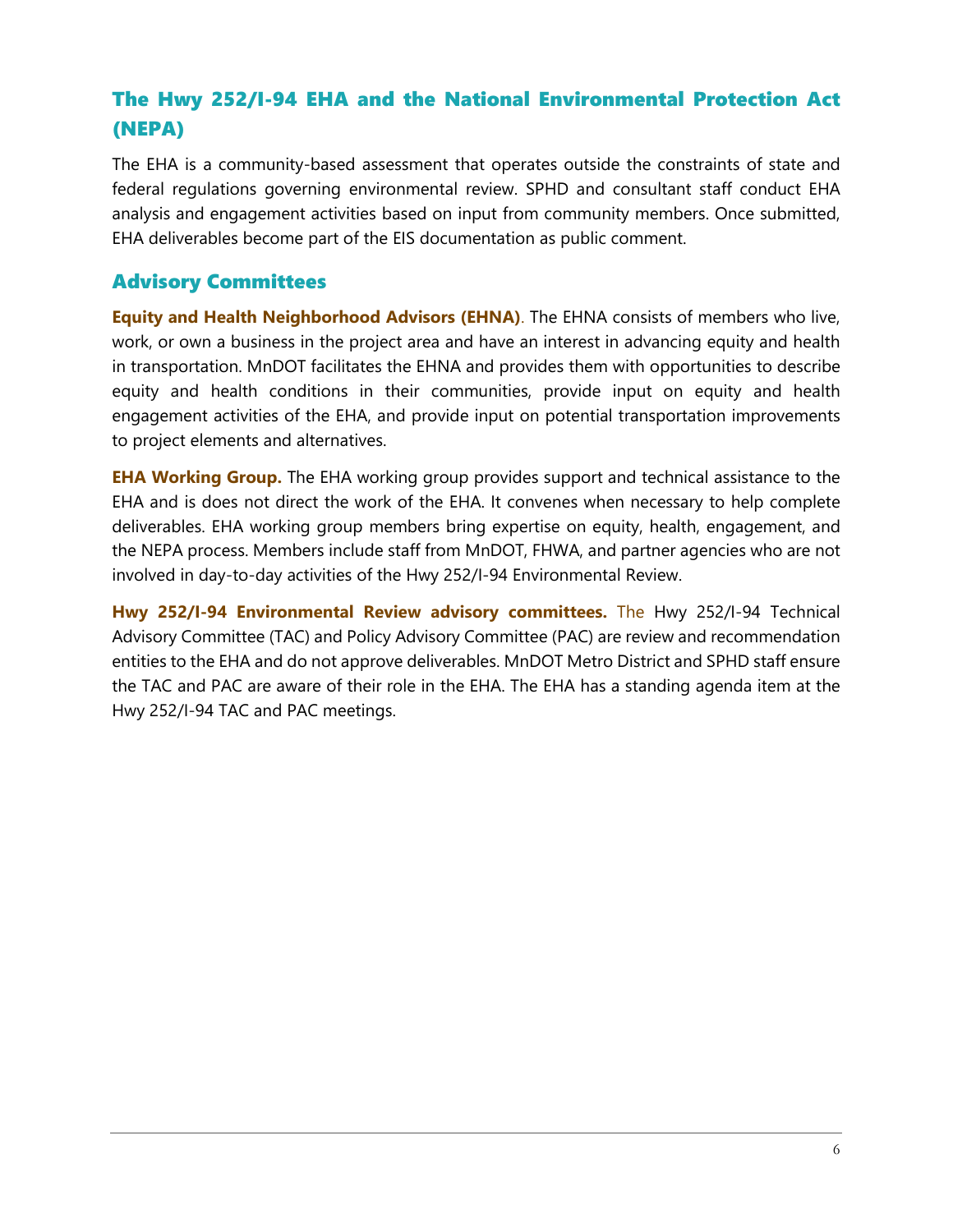## Appendix A

**Equity and Health Neighborhood Advisors Recruitment and Selection**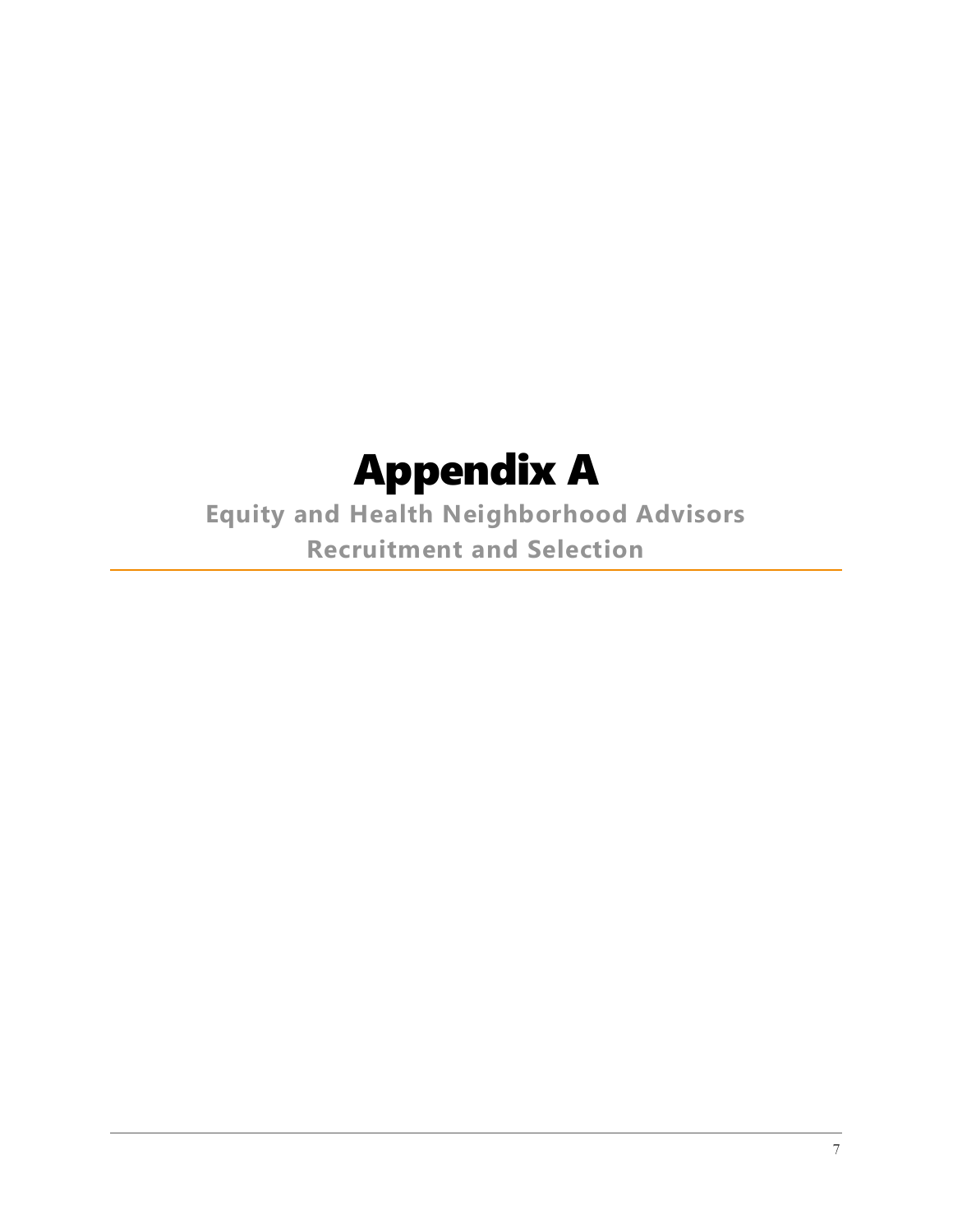Appendix A describes the process used to determine membership in the Hwy 252/I-94 Equity and Health Neighborhood Advisors (EHNA) group. The appendix is divided as follows:

- EHNA membership goals
- EHNA application
- Recruitment of EHNA members
- EHNA member selection
- Supplemental recruitment of additional EHNA members

## **EHNA Membership Goals**

In creating the EHNA, MnDOT set a membership goal of 12-15 people who 1.) Live, work, or own a business in a neighborhood along Hwy 252/I-94; 2.) Represent each city along the Hwy 252/I-94 project area; and 3.) Reflect the region's demographic diversity. The following neighborhoods were used to define the "along Hwy 252/I-94" for the purpose of EHNA membership:

- **Minneapolis:** Near North, Hawthrone, Jordan, McKinley, Folwell, Webber-Camden, and Lind-Bohanon.
- **Brooklyn Center:** Bellvue, Grandview, Firehouse, Riverwood, and Evergreen.
- **Brooklyn Park:** Monroe, Norwood, River Park, Riverview, Edinburgh, and Willowstone.

MnDOT did not establish specific racial or ethnic membership quotas for the EHNA, but rather set the expectation that as a group the EHNA would be predominately people from underserved and overburdened communities. Racial and ethnic composition of block groups within one-half mile of Hwy 252/I-94 is provided for informational purposes in Table 1.

| Municipality           | White, Non-<br><b>Hispanic</b> | <b>Black or</b><br><b>African</b><br>American | American<br>Indian/Alaska<br><b>Native</b> | Asian | Hispanic or<br>Latino | Total  |
|------------------------|--------------------------------|-----------------------------------------------|--------------------------------------------|-------|-----------------------|--------|
| Minneapolis            | 15,176                         | 13,155                                        | 362                                        | 3,914 | 3,355                 | 37,742 |
|                        | 40.2%                          | 34.9%                                         | 1.0%                                       | 10.4% | 8.9%                  | 56.0%  |
| <b>Brooklyn Center</b> | 3,936                          | 2,952                                         | 43                                         | 909   | 1,877                 | 19,731 |
|                        | 39.4%                          | 29.6%                                         | 0.4%                                       | 9.1%  | 18.8%                 | 29.3%  |
| Brooklyn Park          | 9,697                          | 4,292                                         | 61                                         | 4,325 | 457                   | 9,978  |
|                        | 49.1%                          | 21.8%                                         | 0.3%                                       | 21.9% | 2.3%                  | 14.8%  |
| <b>Total</b>           | 28,809                         | 20,399                                        | 466                                        | 9,148 | 5,689                 | 67,451 |

**Table 1: Racial and Ethnic Background of Population within Project Study Area by Municipality**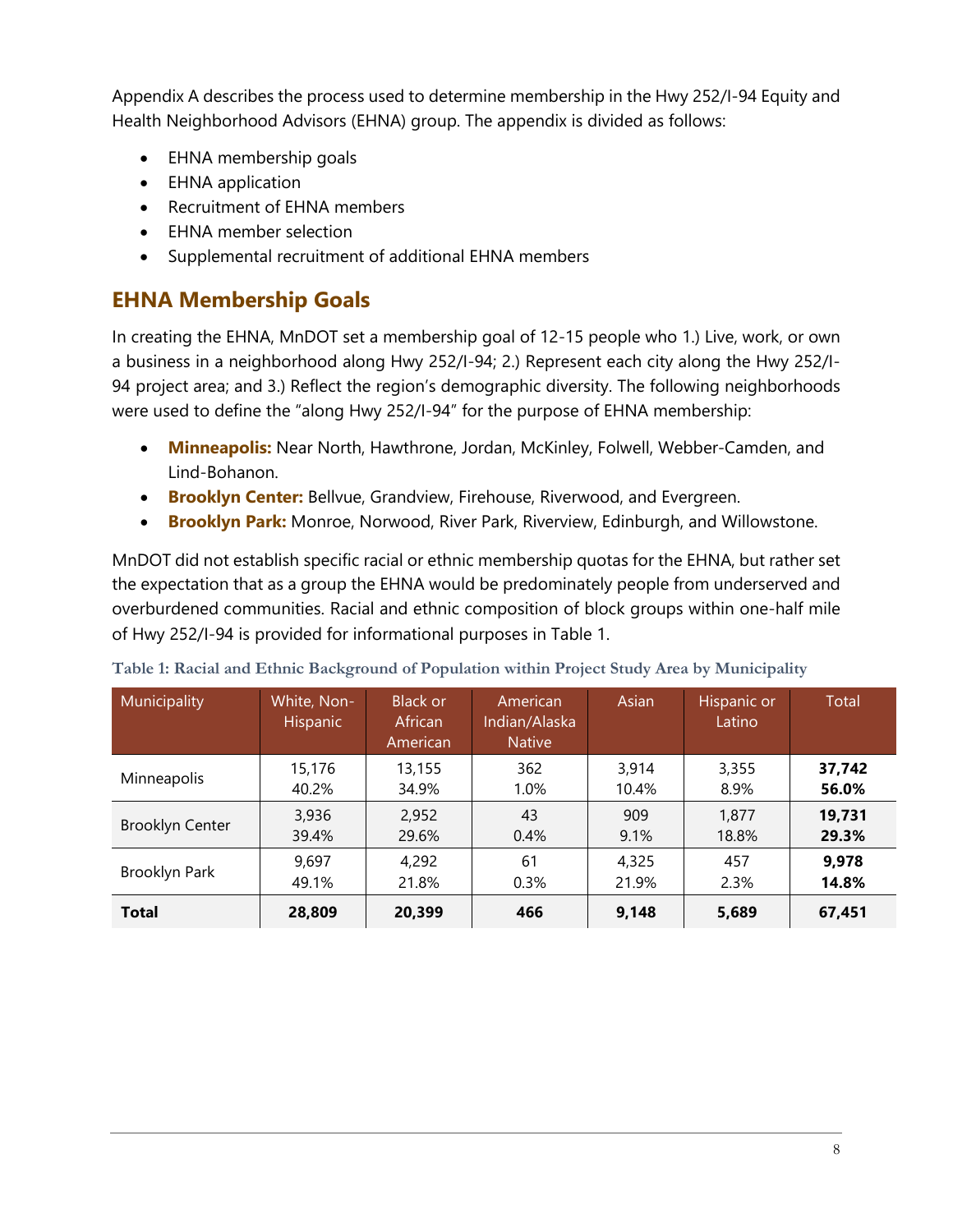## **EHNA Application**

The application for membership to the EHNA asked people to answer the following questions:

- 1. Why are you interested in being an Equity and Health Neighborhood Advisor?
- 2. I live in a community on/near the project area (please specify neighborhood, nearest intersection, or address)
- 3. I work in a community on/near the project area (please specify neighborhood, nearest intersection, or address)
- 4. I own a business in a community on/near the project area (please specify neighborhood, nearest intersection, or address)
- 5. I walk, bike, or take transit in the project area multiple times a week (please specify)
	- a. Walk
	- b. Bicycle
	- c. Take transit
- 6. I belong to an organization/group with strong ties to a community in the project area (please specify using the "other" text box below)
- 7. Other skills or experiences that position you to advise MnDOT on equity and health

The application also included a section of optional demographic questions and a submission confirmation that asks applicants to confirm their understanding of the EHNA and commit to responsible participation if selected. A copy of the full application is available [here.](https://docs.google.com/forms/d/e/1FAIpQLSdPeycarvkuIoS9BloS0L5mZT2p7SkWetQpAvHYSEaLcZu1qg/viewform?usp=sf_link)

## **EHNA Recruitment**

The application for membership to the EHNA was provided online and in paper form from mid-June to mid-July 2021. A link to the EHNA application was posted on the Hwy 252/I-94 website, shared with Hwy 252/I-94 Technical Advisory Committee and Policy Advisory Committee (PAC) members, distributed to the Hwy 252/I-94 project list serve, and issued to local media through a press release.

To promote EHNA diversity, the EHA project team distributed paper applications in English, Spanish, Hmong, and Somali at community destinations such as libraries and recreation centers. The EHA project team also conducted targeted outreach to the following community groups representing historically underserved and overburdened communities:

- Stairstep Foundation
- Lao Assistance Center of Minnesota
- African Career, Education, and Resource, Inc.
- African American Leadership Forum
- La Asamblea de Derechos Civiles
- CAPI USA

Recruitment efforts consisted of phone calls to organization representatives informing them of the EHA and requesting their assistance in the recruitment of EHNA members. Organization representatives were then sent an email with a link to the application. As noted in the message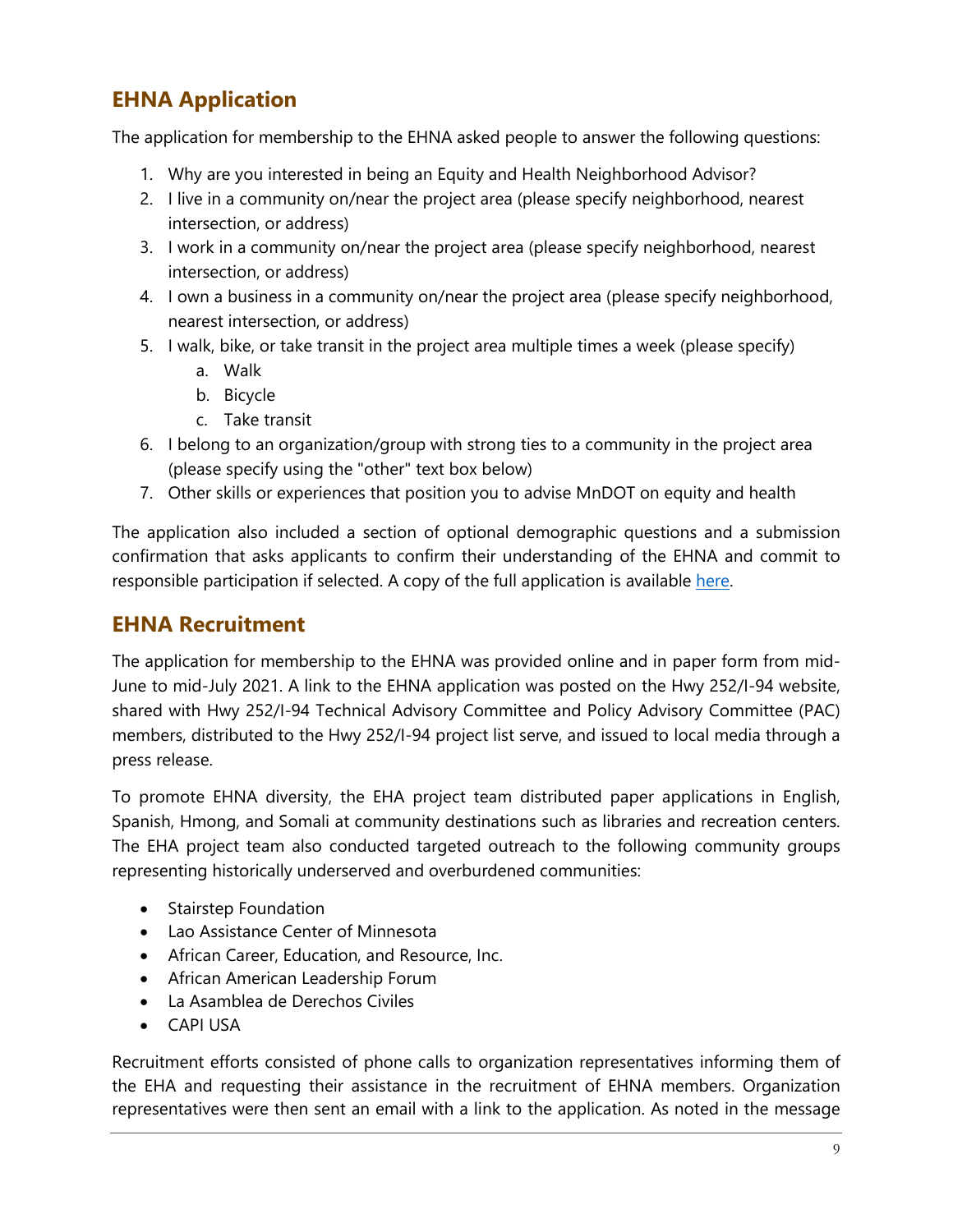below, the email asked recipients to share the application with others and to contact the EHA project team by phone or email for assistance with the application if needed. Translation services were available to assist staff receiving emails or calls from people with limited English proficiency.

**Figure 3. EHNA Application Invitation**

*The Minnesota Department of Transportation (MnDOT) requests your assistance in soliciting applications to join the Equity and Health Neighborhood Advisor (EHNA) committee for the Highway 252/I-94 project in Brooklyn Park, Brooklyn Center and Minneapolis. Members of the EHNA will work with project staff to describe equity and health conditions in their communities, oversee equity and health engagement activities, and provide input on potential transportation improvements to MnDOT leadership and elected officials.* 

*The EHNA is a critical component of the Equity and Health Assessment (EHA). MnDOT is conducting the EHA to understand how the Highway 252/I-94 corridor impacts the physical, social, and economic health of people living and working in adjacent neighborhoods. Information gathered in the EHA will be used to inform the Highway 252/I-94 Environmental Impact Statement (EIS). Additional information about the Highway 252/I-94 EHA and EIS is included in the attached documents.* 

*Our goal is to convene an EHNA committee that reflects the diversity of project area communities. We're looking for people who live or work in the project area and have an interest in advancing equity and health in transportation. Individuals selected to serve on the EHNA committee will be compensated for each EHNA meeting attended. MnDOT anticipates holding up to 10 EHNA meetings between July 2021 and March 2022.* 

*Please share this application with members of [organization], particularly those you think would be a good fit for the EHNA committee. People who would like to apply but are unable to complete the online form may contact Dale Gade at 651-251-4045 or e-mail at dgade@srfconsulting.com to express their interest. Applications are due by July 2, 2021.* 

*Thank you for your participation in this process!* 

## EHNA Selection

Selection of EHNA members occurred through a four-step process that separated assessment of EHNA applicant pool diversity from the evaluation of EHNA member applications. Under this process, the EHA project team received EHNA applications, assessed the racial and ethnic diversity of the applicant pool, and advanced applications to a six-person Hwy 252/I-94 EHNA Selection Committee made up of staff from MnDOT, Hennepin County, and the Cities of Minneapolis, Brooklyn Center, and Brooklyn Park. The selection committee evaluated EHNA applications and returned applicant scores to the EHA project team. The EHA project team then ranked EHNA applicants, identified top scoring applicants from each city, assessed the diversity of top scoring applicants, and convened the EHNA. The EHNA member selection process is depicted in Figure 4.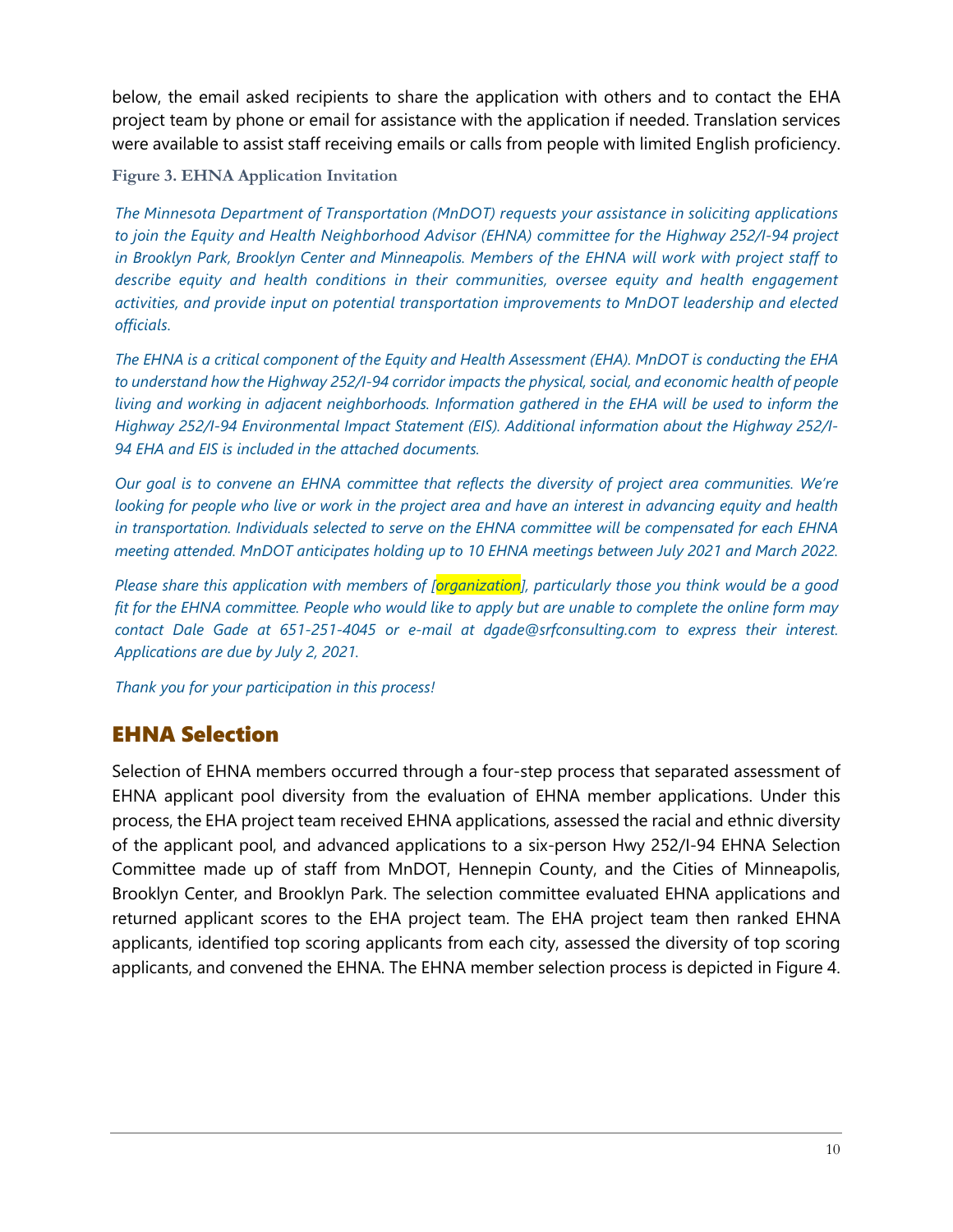#### **Figure 3. EHNA Member Selection Process**



#### Step 1: Assess EHNA applicant diversity

A total of 32 EHNA applications were submitted in June and July 2022. Figure 5 shows the share of EHNA applications submitted by people living in Brooklyn Park, Brooklyn Center, and Minneapolis. Figure 6 shows the racial and ethnic breakdown of EHNA applicants.

**Figure 4. EHNA applications by city**



**Figure 5. EHNA applicants by race/ethnicity**

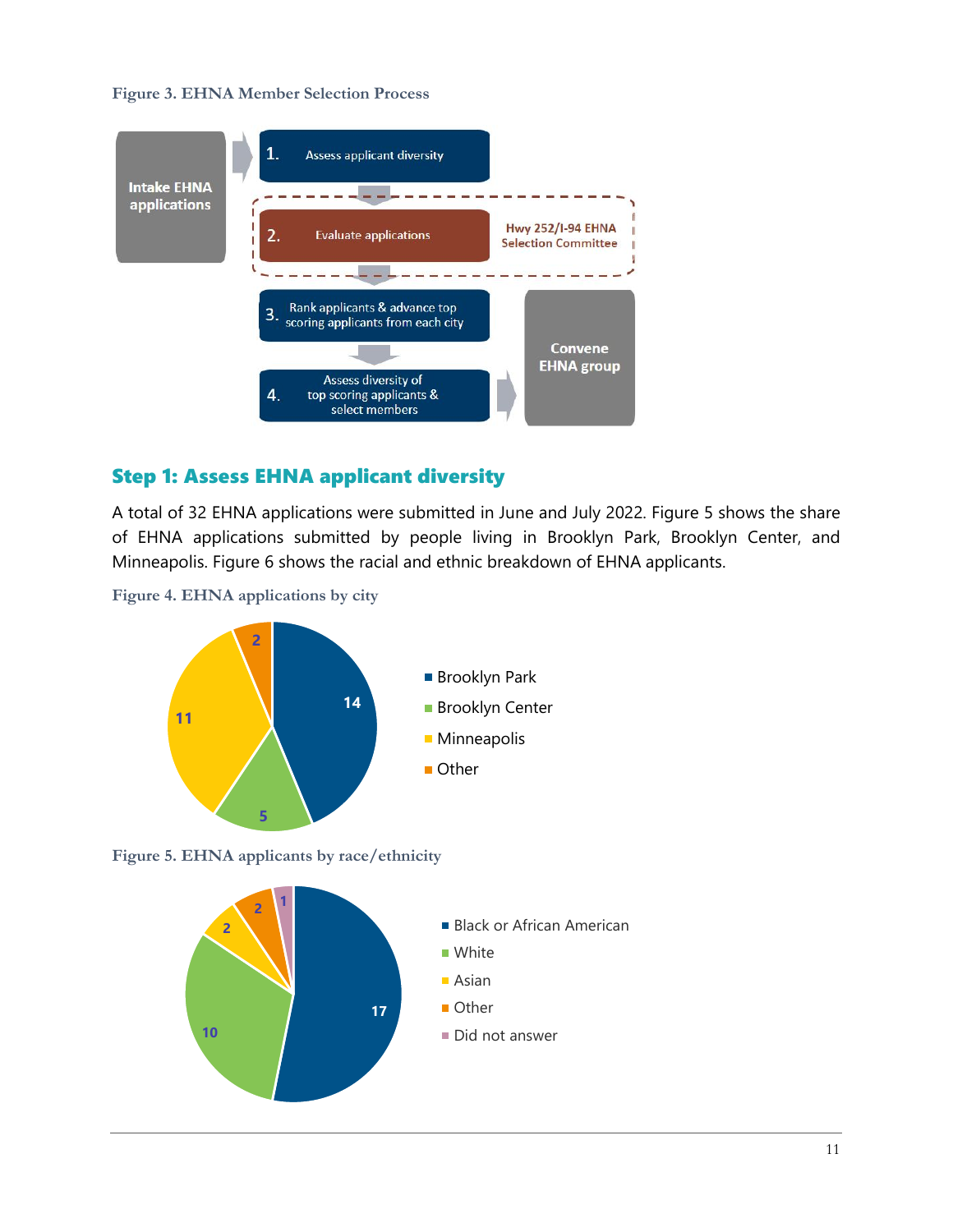Of the 32 applications submitted, 14 (43 percent) were submitted by people living in Brooklyn Park, 11 (34 percent) were submitted by people living in Minneapolis, and 5 (16 percent) were submitted by people living in Brooklyn Center. Nineteen applications (59 percent) were from people who identify as Black, African American, or Asian, and 10 (31 percent) were from people who identify as White. Another 3 applications were submitted by people who self-identified using another category or declined to answer. No applications were received by people who identify as Hispanic or Latino.

The EHA project team found that the EHNA applicant pool met MnDOT's diversity goals in that it represented each city along Hwy 252/I-94 and was predominately people of color. The EHA project team advanced the EHNA applicant pool to the EHNA Selection Committee for evaluation of EHNA applications with an understanding there would be opportunities to recruit additional EHNA members from underrepresented communities.

#### Step 2: Evaluate EHNA applications

The Hwy 252/I-94 Selection Committee evaluated EHNA member applications based on interest in equity and health and connection to project area neighborhoods, communities, and transportation systems. The selection committee did not have access to demographic information about individual applicants. Each selection committee member was given the following evaluation guide to assist in scoring EHNA applications.

*Does the applicant reside, work, or own a business in one of the geographies listed below? Select all that apply.* 

- *Minneapolis project area neighborhood.*
- *Brooklyn Center project area neighborhood.*
- *Brooklyn Park project area neighborhood.*

*Does the applicant effectively communicate their reasons for being interested in participating in the committee?* 

| No, little or no detail provided | Yes, to a limited extent | Yes, the applicant clearly<br>communicates their interest |  |
|----------------------------------|--------------------------|-----------------------------------------------------------|--|
|                                  |                          |                                                           |  |

*Does the applicant regularly travel in or around the Highway 252/I-94 project area by walking/rolling, bicycling, or transit? Select all modes that the applicant uses.*

| No <sup>.</sup> | Walks or rolls in area | Bikes in area | Takes transit in area |
|-----------------|------------------------|---------------|-----------------------|
|                 |                        |               |                       |

*Does the applicant identify connections with communities that the equity and health assessment effort aims to reach?* 

| ' No, little or no detail , | <b>Few connections</b> | Some connections | Yes, connections are |
|-----------------------------|------------------------|------------------|----------------------|
| provided                    | identified             | identified       | thoroughly described |
|                             |                        |                  |                      |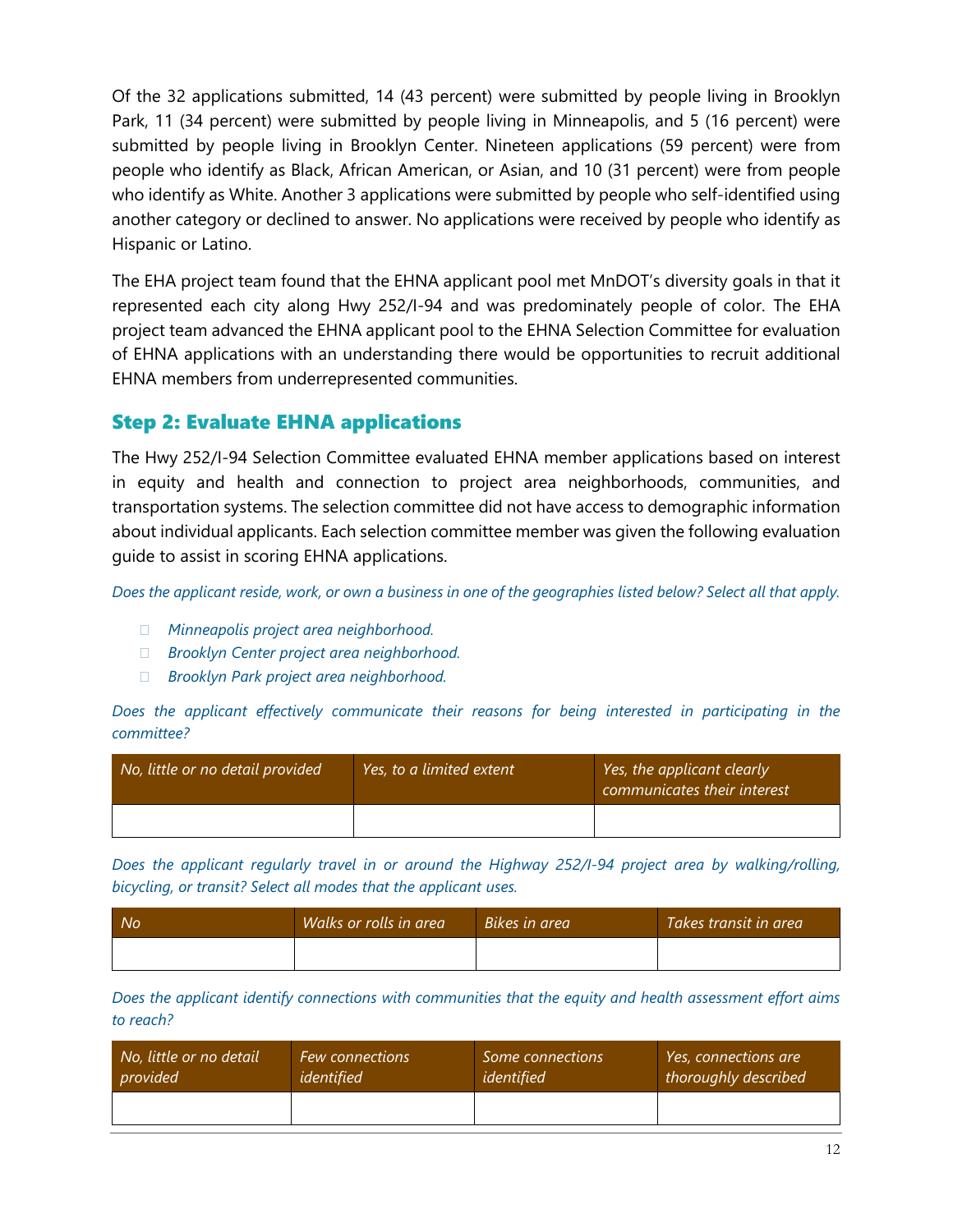Selection committee members used their evaluations of EHNA applications to assign a score to each EHNA applicant. Scores were assigned using the scoring criteria in Table 2. Questions 2-4 of the application dealt with EHNA eligibility requirements and were not scored.

| <b>Question</b>                    |                                                                                | <b>Scoring Criteria</b>                               | <b>Points</b> |
|------------------------------------|--------------------------------------------------------------------------------|-------------------------------------------------------|---------------|
| Why are you interested in being an |                                                                                | No, little or no detail provided point                |               |
|                                    | Equity and Health Neighborhood<br>Advisor?                                     | Yes, to a limited extent                              |               |
|                                    |                                                                                | Yes, the applicant clearly communities their interest | 5             |
|                                    |                                                                                | No.                                                   |               |
| 5.                                 | I walk, bike, or take transit in the<br>project area multiple times a week.    | One mode (non-auto)                                   |               |
|                                    |                                                                                | Multiple modes (non-auto)                             |               |
|                                    |                                                                                | No, little or no detail provided                      |               |
| 6.                                 | I belong to a group with strong<br>ties to a community in the project<br>area? | Few connections identified                            |               |
|                                    |                                                                                | Some connections identified                           |               |
|                                    |                                                                                | Yes, connections are thoroughly described             |               |

## Step 3: Rank EHNA applicants & advance top applicants from each city

EHNA applicant evaluations were submitted by selection committee members to EHA project team members. Team members calculated an average evaluation score for each applicant and then ranked them from highest to lowest. Additional applicant rankings were also produced by city. Table 3 provides the range of scores used to rank EHNA applicants.

| <b>City</b>            | # Applicants | <b>Average Score Range (12 points possible)</b> |
|------------------------|--------------|-------------------------------------------------|
| Brooklyn Park          | 14           | $4.6 - 8.8$                                     |
| <b>Brooklyn Center</b> |              | $7.4 - 9.2$                                     |
| Minneapolis            | 11           | $4.4 - 10.8$                                    |
| Other                  |              | $3.0 - 5.2$                                     |
| <b>Total</b>           | 32           | $3.0 - 10.8$                                    |

**Table 3. EHNA applicant score ranges**

Having ranked the applicants, the EHA project team members then isolated top scoring applicants by considering average score and the frequency with which an applicant received an above average score from each committee member. This approach identified 11 "consensus" applicants – applicants with a top-15 average score across all six committee members and an above average score from each committee member.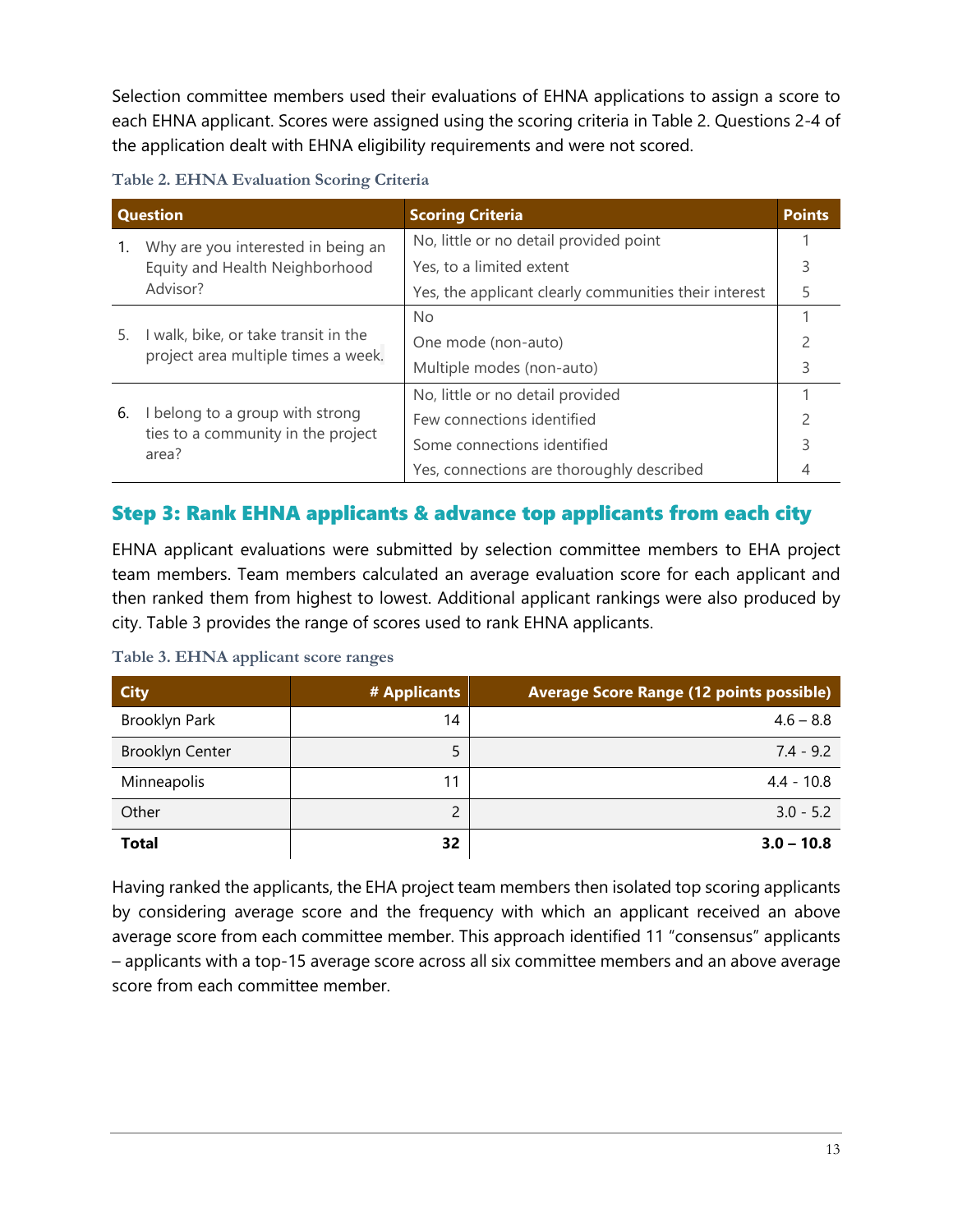**Table 4. Top scoring EHNA applicants – initial cut**

| <b>City</b>            | # Applicants | <b>Average Score (12 points possible)</b> |
|------------------------|--------------|-------------------------------------------|
| Brooklyn Park          | 4            | 8.0                                       |
| <b>Brooklyn Center</b> | 4            | 8.7                                       |
| Minneapolis            |              | 9.5                                       |
| Other                  |              | N/A                                       |
| <b>Total</b>           |              | 8.7                                       |

## Step 4: Assess diversity of top scoring applicants and select members

The next step in the selection process was to assess the diversity of top scoring applicants and select EHNA members. This step was performed by comparing the share of top scoring EHNA applicants from Brooklyn Park, Brooklyn Center, and Minneapolis to the number people from each city living along Hwy 252/I-94. This analysis showed that Minneapolis was underrepresented with 56 percent of the population and 3 of the 11 top scoring applicants. The EHA project team also assessed the racial and ethnic diversity of the 11 top scoring applicants and found that six identify as White; three identify as Black or African American; and two identify as Asian. This result did not meet the expectation that the EHNA group be predominately people from underserved and overburdened communities.

To increase representation of Minneapolis residents, the EHA project team expanded the applicants under consideration to include the next two highest scoring applicants from Minneapolis. These applicants received an average score of 8.4 and 8.0, placing them in the top 15 scoring applicants overall. With these additions, the distribution of top scoring applicants between Brooklyn Park, Brookly Center, and Minneapolis more closely resembled the distribution of population. The EHA project team then reassessed the racial and ethnic diversity of EHNA applicants under consideration. Of the 13 applicants under consideration at that point in the process, six identify as White; five identify as Black, African American, or Irish Black Native; and two identify as Asian. This result met the expectation that the EHNA group be predominately people from underserved and overburdened communities.

The EHA project team presented results of the EHNA selection process to the Hwy 252/I-94 Technical Advisory Committee (TAC) on August 12, 2021. These results are presented in Table 5. As with the EHNA applicant pool, the EHA project team noted a lack of Hispanic/Latino representation in EHNA selections. There was also recognition that Brooklyn Center neighborhoods west of Hwy 252/I-94 lacked representation on the EHNA. The EHA team acknowledged these gaps as priorities for additional EHNA member recruitment and a key consideration in where to conduct EHA engagement activities.

The EHA project team then contacted selected EHNA members to confirm participation and schedule meetings. The first EHNA meeting was held on August 24, 2021.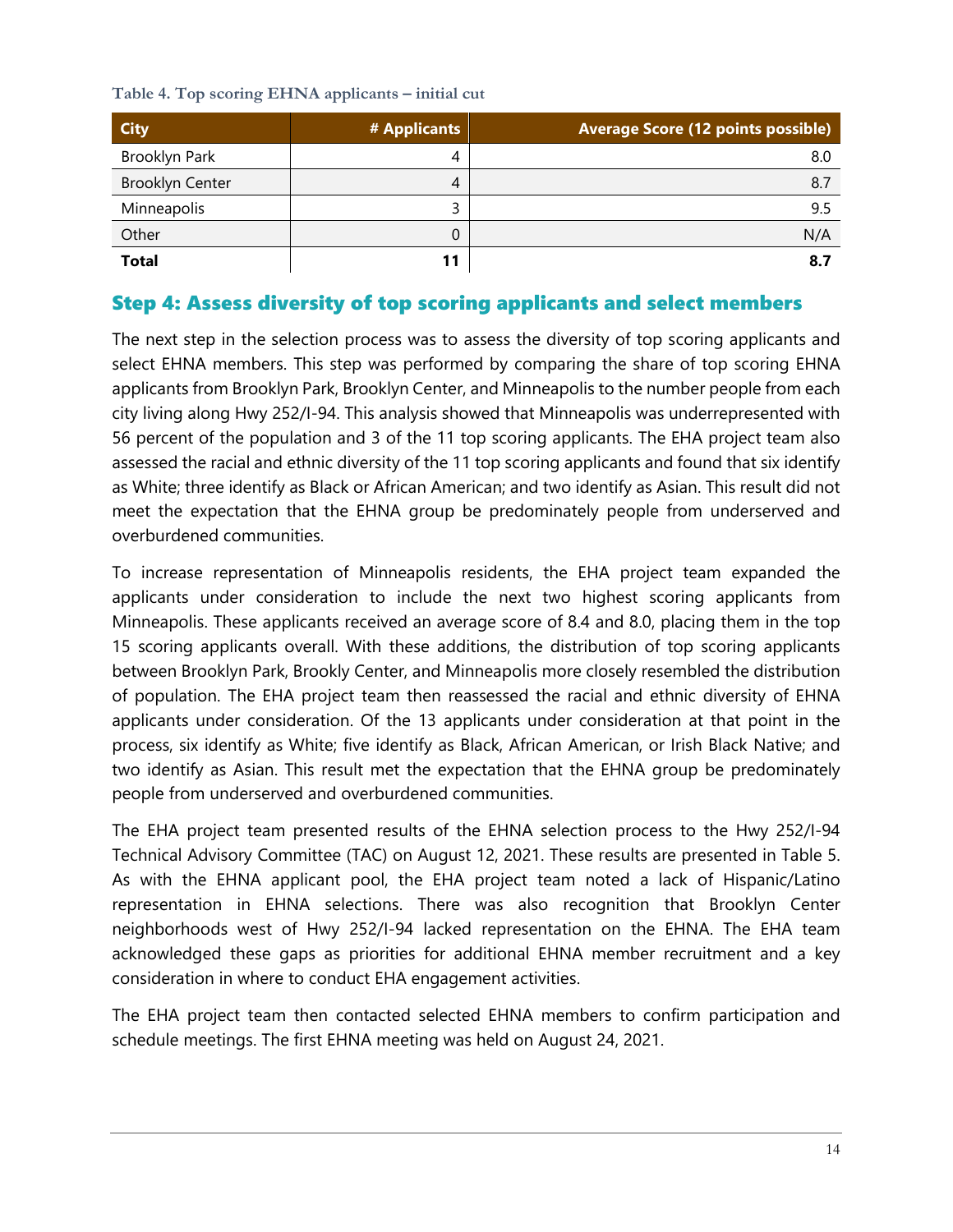**Table 5. Results of the EHNA member selection process – August 2021**

| <b>City</b>            | <b>Members</b> | <b>Race/ethnicity</b>            | <b>Members</b> |
|------------------------|----------------|----------------------------------|----------------|
| Brooklyn Park          | 4              | <b>Black or African American</b> |                |
| <b>Brooklyn Center</b> | 4              | Irish Black Native               |                |
| Minneapolis            |                | Asian                            |                |
| Other                  | 0              | White                            | 6              |
| <b>Total</b>           | 13             | <b>Total</b>                     | 13             |

## **Supplemental recruitment of additional EHNA members**

The EHA project team continues to monitor representation of Hwy 252/I-94 cities and underserved and overburdened communities on the EHNA. Following an EHNA meeting in February 2022, the EHA project team contacted existing EHNA members to confirm continued involvement in the group. Two members – one from Brookly Park and one from Minneapolis – declined further participation. The EHA project team responded by extending invitations to the next two highest scoring applicants from Brooklyn Park and the next two highest applicants from Minneapolis. This was done to address disproportionate representation of Brooklyn Center at prior EHNA meetings. In addition, the EHA project team recruited two Minneapolis residents and one person from Brookly Center west of Hwy 252 who indicted interest in the Hwy 252/I-94 project. With these changes, the Hwy 252/I-94 EHNA group has 18 total members as of April 2022.

**Table 6. EHNA membership -- April 2022**

| <b>City</b>            | <b>Members</b> |
|------------------------|----------------|
| Brooklyn Park          |                |
| <b>Brooklyn Center</b> |                |
| Minneapolis            |                |
| <b>Total</b>           | 18             |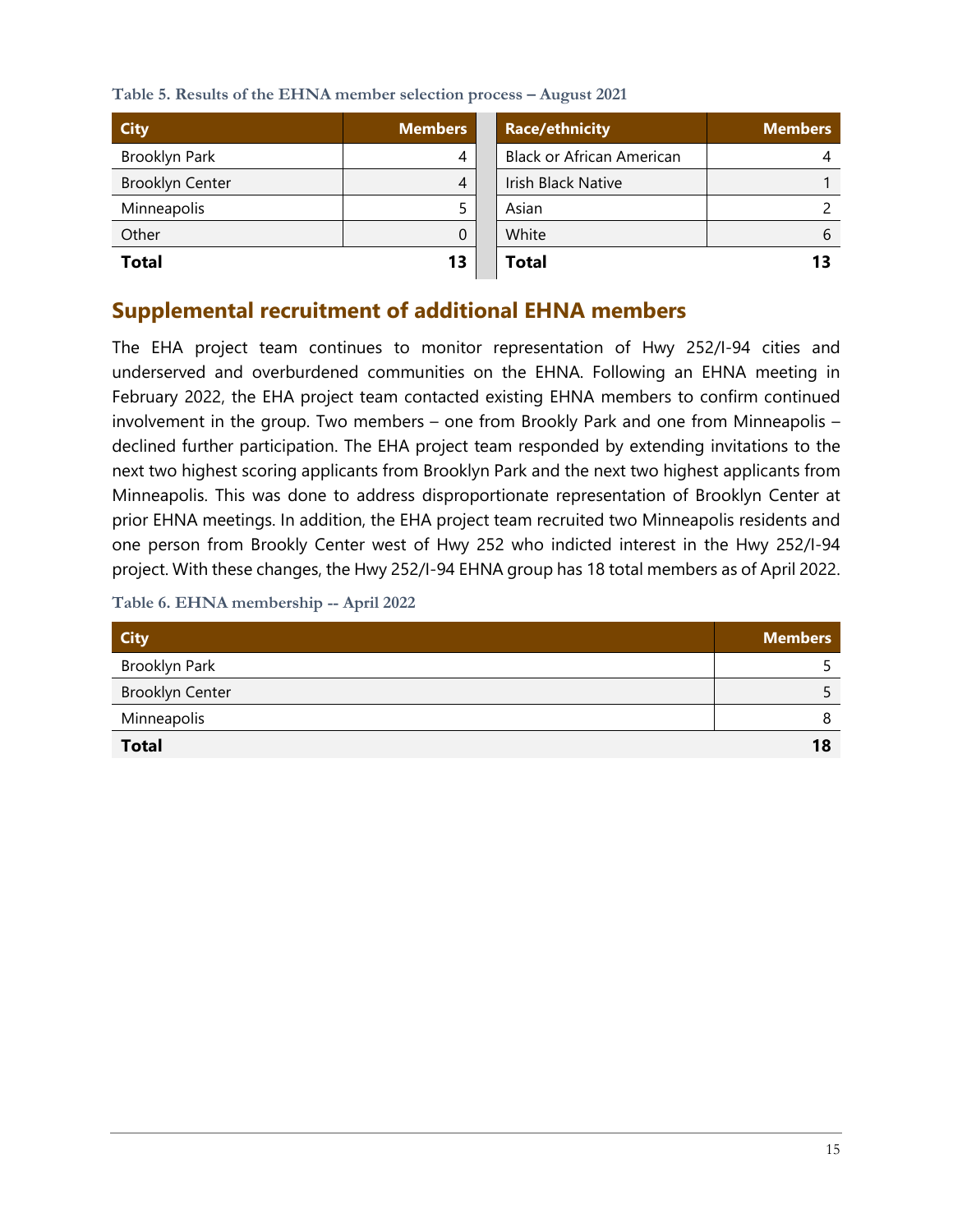# Appendix B

**Equity and Health Neighborhood Advisors Charter**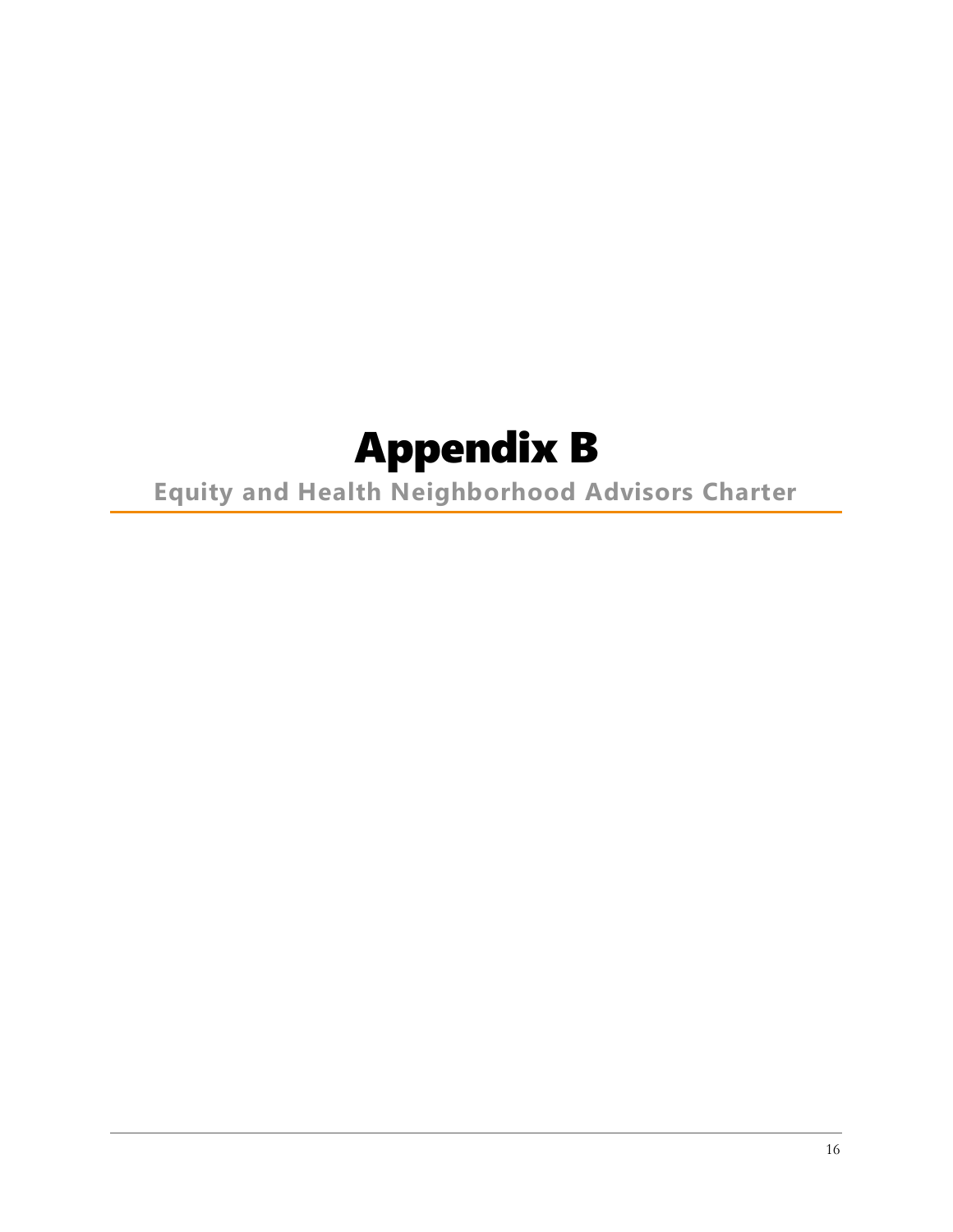## **Equity and Health Neighborhood Advisors Charter**

The Minnesota Department of Transportation (MnDOT) is leading a project to improve the safe and reliable movement of people and goods using multiple modes on, along, and across Highway 252 and I-94 in Brooklyn Park, Brooklyn Center and Minneapolis. As part of this project, MnDOT is facilitating an Equity and Health Assessment (EHA) to understand how the Highway 252/I-94 corridor impacts equity and health from the perspective of historically underserved and overburdened populations. The results of the Highway 252/I-94 EHA will be documented for use in an Environmental Impact Statement (EIS) that is expected on the corridor in 2024.

To support and guide this EHA, MnDOT is convening a group of Equity and Health Neighborhood Advisors (EHNA). EHNA members will offer insights from their own experiences and those of their communities to guide intentional, enhanced engagement of affected communities on issues of equity and health. Information gathered from this engagement will baseline equity and health conditions in the project area, identify equity and health priorities, and review the equity and health impacts of Highway 252/I-94 project alternatives.

## Equity and Health Neighborhood Advisor Purpose

The purpose of the EHNA is to inform Highway 252/I-94 EIS decision-making by:

- Assessing equity and health conditions in the communities impacted by the project.
- Overseeing equity and health engagement activities.
- Guiding targeted outreach to underserved and overburdened populations.
- Providing input to MnDOT leadership and elected officials on Highway 252/I-94 project elements and alternatives.

EHNA meetings will be facilitated by MnDOT staff and consultants. The EHA project team will prepare information and updates to share with the EHNA, who will then provide guidance and input during EHNA meetings. This feedback will be shared with the EHA Working Group and the Highway 252/I-94 project team and, ultimately, the Highway 252/I-94 EIS Policy Advisory Committee.

## Expectations for Equity and Health Neighborhood Advisors

EHNA members will meet with MnDOT staff up to ten times between July 2021 and the end of the Scoping Decision Document (SDD) process in 2022. Meetings will occur an average of once per month, typically for two hours on a weekday evening to be determined. These meetings will be held virtually with accommodations available for those who wish to be hosted at a public or project team facility. MnDOT may transition to in-person EHNA meetings in the coming months depending on COVID-19 circumstances and public health guidance. Once in-person meetings resume, MnDOT will continue to offer the option to participate virtually.

During these meetings, MnDOT staff will provide information and updates about the Hwy 252/I-94 EHA. EHNA members are expected to participate in meetings by listening, contributing, and maintaining a positive and respectful approach. Results will be compiled and documented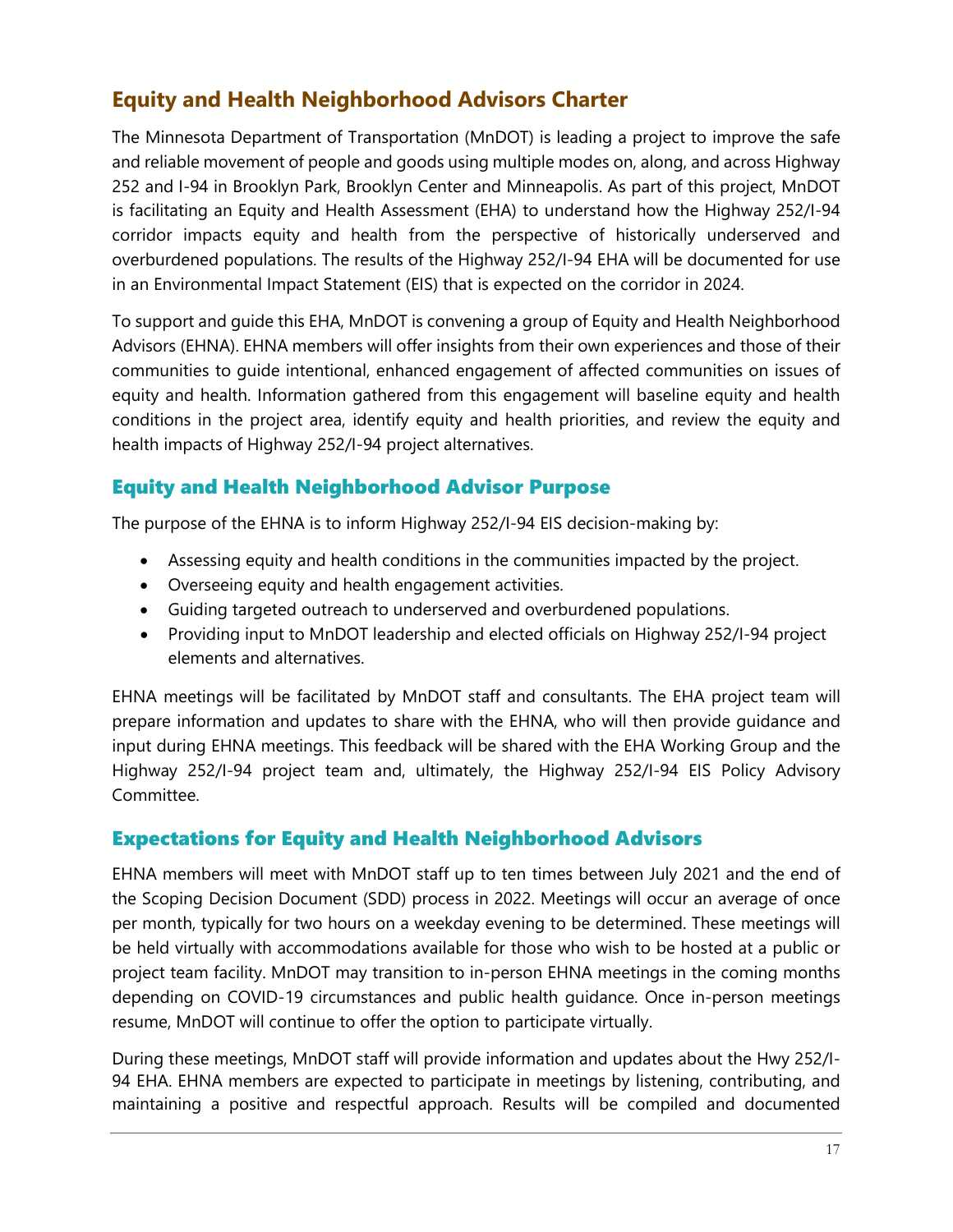through the EHA, posted on the project website, and shared with MnDOT and the advisory committees overseeing the Hwy 252/I-94 EIS. MnDOT staff will provide materials and other resources for EHNA members as needed.

#### **Outcomes**

The EHNA will help guide the creation of three EHA reports to be considered by MnDOT as part of the Hwy 252/I-94 Scoping Decision Document (SDD):

- **1. Equity & Health Baseline Conditions** Equity and health baseline conditions and disparities identified through research and analysis of public health data under the guidance of the EHA Working Group.
- **2. Equity & Health Priorities** Equity and health priorities identified by community with an emphasis on historically underserved and overburdened community perspectives, the EHNA, and data analysis.
- **3. Equity & Health Assessment of the Hwy 252/I-94 draft SDD** A community-driven assessment of the equity and health impacts of Hwy 252/I-94 project alternatives. This assessment may include recommendations for what, if any, changes to project alternatives should be considered before proceeding to final review and approval. The assessment may also include recommendations for how MnDOT can implement findings in partnership and coordination with other agencies

MnDOT will include EHA report findings in the final SDD as public input and respond to substantive public comments as part of the SDD process. MnDOT responses to EHA reports will be made available for public review during the Notice of Intent (NOI), which is a public notice that informs federal agencies, state agencies, local agencies, and the public of the Federal Highway Administration's (FHWA) intent to prepare an environmental impact statement (EIS) for the Hwy 252/I-94 project.

## Equity and Health Neighborhood Advisor Appointment

EHNA members will be appointed by project staff based on applications received. Applications will be solicited by MnDOT with assistance from communities along the project corridor. The application will be advertised through project email lists, the project website, social media, and press releases to local media, as well as through the communication channels of diverse corridor communities and partner agencies such as social media accounts, neighborhood email lists, and potentially postings in apartment buildings.

## Time Commitment

As stated above, EHNA members are expected to attend up to ten meetings between July 2021 and the completion of the Scoping Decision Document (SDD). A new EHNA committee may be convened when the Draft Environmental Impact Statement (DEIS) process begins in 2022. EHNA members will be given the option to continue serving on the committee through the DEIS process but are not required to do so.